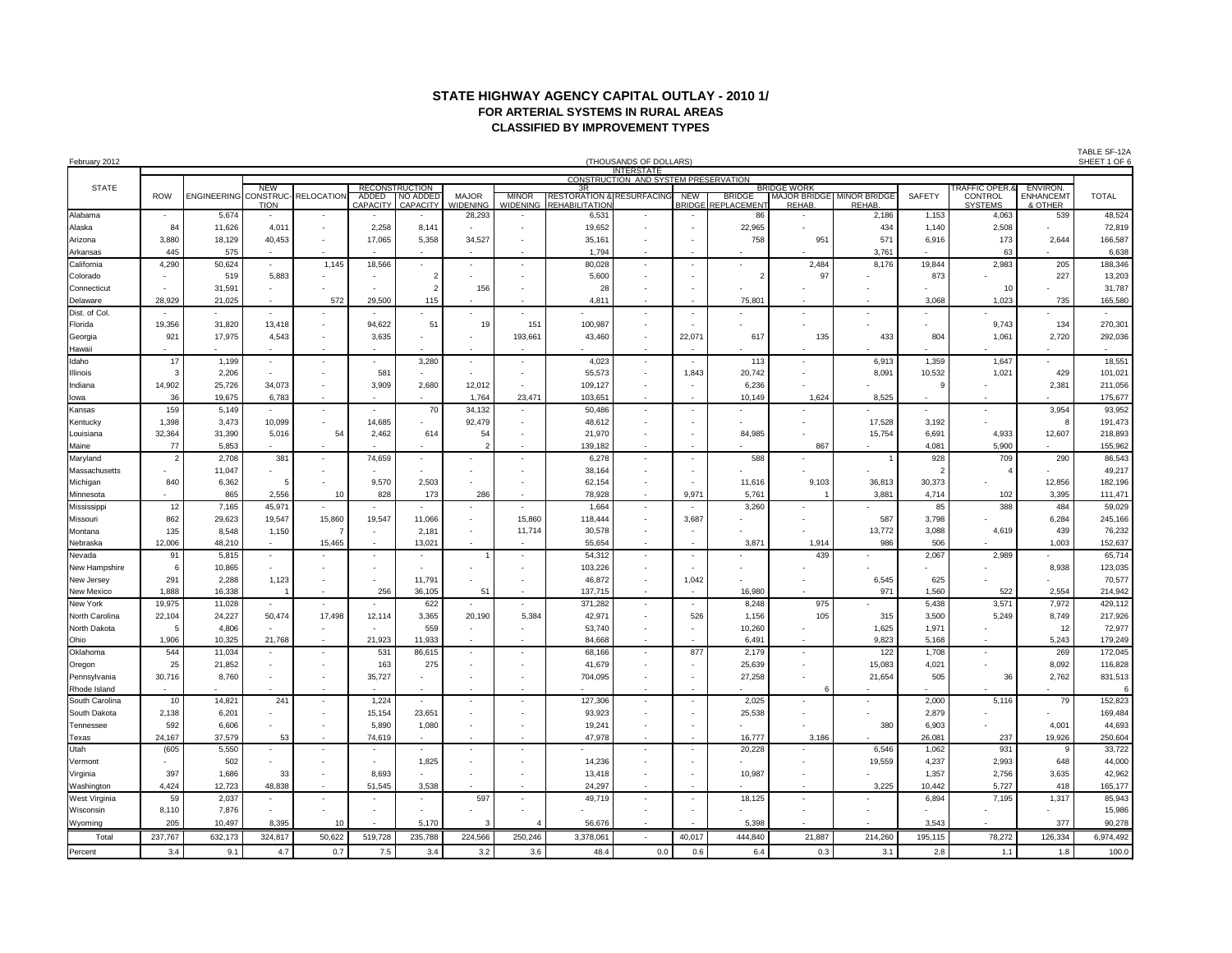#### **STATE HIGHWAY AGENCY CAPITAL OUTLAY - 2010 1/ FOR ARTERIAL SYSTEMS IN RURAL AREAS CLASSIFIED BY IMPROVEMENT TYPES**

| February 2012          |                          |                       |                           |                          |                          |                                                      |                          |                                 |                                                                    | (THOUSANDS OF DOLLARS)<br>OTHER ARTERIALS            |                             |                                   |                                                         |                                   |                          |                                                  |                                         | TABLE SF-12A<br>SHEET 2 OF 6 |
|------------------------|--------------------------|-----------------------|---------------------------|--------------------------|--------------------------|------------------------------------------------------|--------------------------|---------------------------------|--------------------------------------------------------------------|------------------------------------------------------|-----------------------------|-----------------------------------|---------------------------------------------------------|-----------------------------------|--------------------------|--------------------------------------------------|-----------------------------------------|------------------------------|
|                        |                          |                       |                           |                          |                          |                                                      |                          |                                 |                                                                    | CONSTRUCTION AND SYSTEM PRESERVATION                 |                             |                                   |                                                         |                                   |                          |                                                  |                                         |                              |
| <b>STATE</b>           | <b>ROW</b>               | ENGINEERING CONSTRUC- | <b>NEW</b><br><b>TION</b> | <b>RELOCATION</b>        | ADDED<br><b>CAPACITY</b> | <b>RECONSTRUCTION</b><br>NO ADDED<br><b>CAPACITY</b> | <b>MAJOR</b><br>WIDENING | <b>MINOR</b><br><b>WIDENING</b> | 3R<br><b>RESTORATION &amp; RESURFACING</b><br><b>REHABILITATIO</b> |                                                      | <b>NEW</b><br><b>BRIDGE</b> | <b>BRIDGE</b><br><b>EPLACEMEN</b> | <b>BRIDGE WORK</b><br><b>MAJOR BRDG</b><br><b>REHAB</b> | <b>MINOR BRDG</b><br><b>REHAB</b> | SAFETY                   | <b>RAFFIC OPER.</b><br>CONTROL<br><b>SYSTEMS</b> | ENVIRON.<br><b>ENHANCEMT</b><br>& OTHER | <b>TOTAL</b>                 |
| Alabama                | $\sim$                   |                       |                           | $\sim$                   |                          |                                                      | $\overline{\phantom{a}}$ |                                 |                                                                    |                                                      |                             |                                   |                                                         |                                   | $\overline{\phantom{a}}$ |                                                  |                                         |                              |
| Alaska                 | 837                      | 12,191                | 3,246                     | $\sim$                   | 612                      | 17,418                                               |                          |                                 | 11,358                                                             |                                                      | 14                          | 95                                |                                                         | 2,522                             | 1,745                    |                                                  | 449                                     | 50,488                       |
| Arizona                | 4,118                    | 21,992                | 26,957                    | $\overline{\phantom{a}}$ | 42,977                   | 1,211                                                | 48,865                   | 5,054                           | 59,422                                                             |                                                      |                             |                                   | 1,261                                                   | 389                               | 12,582                   | 250                                              | 6,169                                   | 231,247                      |
| Arkansas               | 19,135                   | 30,350                | 54,173                    |                          | 9,669                    | $\overline{\phantom{a}}$                             | 84,602                   | 2,805                           | 40,638                                                             | $\overline{\phantom{a}}$                             | 27,848                      | 18,989                            |                                                         |                                   |                          | 5,576                                            | 2,954                                   | 296,740                      |
| California             | 65,314                   | 251,932               |                           | 10,302                   | 77,873                   |                                                      |                          |                                 | 1,820,818                                                          |                                                      |                             | 1,602                             | 2,571                                                   | 27,943                            | 192,770                  | 14,220                                           | 35,146                                  | 2,500,492                    |
| Colorado               | 3,641                    | 3,816                 | $\overline{\phantom{a}}$  | $\overline{\phantom{a}}$ |                          | 8,744                                                |                          |                                 | 48,364                                                             | $\overline{\phantom{a}}$                             |                             | 7,153                             | 292                                                     | 325                               | 3,876                    |                                                  | 1,511                                   | 77,721                       |
| Connecticut            | 17                       | 1,748                 |                           | $\sim$                   | 29,148                   | 1,390                                                | 1,373                    | 6                               | 4,119                                                              | $\overline{\phantom{a}}$                             |                             | 6,739                             |                                                         | 566                               | 2,954                    |                                                  | 109                                     | 48,169                       |
| Delaware               |                          | 228                   | 208                       | $\overline{a}$           |                          |                                                      |                          |                                 | 82                                                                 | $\overline{\phantom{a}}$                             |                             |                                   |                                                         |                                   | 47                       | 147                                              | 247                                     | 960                          |
| Dist. of Col           | $\overline{\phantom{a}}$ |                       |                           |                          |                          |                                                      |                          |                                 |                                                                    | $\overline{\phantom{a}}$                             |                             |                                   |                                                         |                                   |                          |                                                  |                                         |                              |
| Florida                | 21,953                   | 62,828                | 1,218                     | $\overline{\phantom{a}}$ | 16,096                   | 11,285                                               | 5                        | 620                             | 530,258                                                            | $\overline{\phantom{a}}$                             | 14,896                      | 31,060                            |                                                         | 2,504                             | 88                       | 5,328                                            | 2,251                                   | 700,392                      |
| Georgia                | 20,283                   | 39,676                | 46,392                    | 844                      | 1,682                    | $\overline{\phantom{a}}$                             |                          | 113,561                         | 95,855                                                             | $\overline{\phantom{a}}$                             | 3                           | 15,431                            |                                                         | 298                               | 10,783                   | 6,261                                            | 7,326                                   | 358,395                      |
| Hawaii<br>Idaho        | 1,702<br>18,183          | 7,582<br>29,476       | 41,393                    | 810                      | 236                      | 3<br>714                                             | 7,340<br>34,706          | 18                              | 12,487<br>45,425                                                   | $\overline{\phantom{a}}$<br>$\overline{\phantom{a}}$ |                             | 18,246<br>22,578                  | 16,501<br>9,728                                         | 3,317<br>735                      | 4,168<br>7,737           | 189                                              | 753<br>4,887                            | 72,524<br>216,391            |
| Illinois               | 29,538                   | 46,806                | 59,155                    | 323                      | 403                      | 4,791                                                | 6,951                    | 4,163                           | 178,464                                                            | $\overline{\phantom{a}}$                             | 3,030                       | 105,389                           |                                                         | 59,509                            | 8,116                    | 1,748                                            | 20                                      | 508,406                      |
| Indiana                | 32,547                   | 24,462                | 125,550                   | $\overline{\phantom{a}}$ | 46,049                   | 564                                                  | 5,455                    | 1,198                           | 85,422                                                             | $\overline{\phantom{a}}$                             |                             | 19,236                            |                                                         |                                   | 721                      | $\overline{2}$                                   | 2,006                                   | 343,212                      |
| lowa                   | 10,394                   | 27,182                | 44,493                    | $\overline{\phantom{a}}$ |                          |                                                      | 17,019                   | 76,410                          | 49,510                                                             | $\overline{\phantom{a}}$                             | 6,197                       | 5,274                             | 3,349                                                   | 14,188                            | $\overline{\phantom{a}}$ | $\overline{\phantom{a}}$                         | $\overline{\phantom{a}}$                | 254,017                      |
| Kansas                 | 49,374                   | 79,698                | 599                       |                          | 107,632                  | 27,882                                               | 220,523                  |                                 | 15,771                                                             | $\overline{\phantom{a}}$                             |                             |                                   |                                                         |                                   |                          | 243                                              | 62,833                                  | 564,556                      |
| Kentucky               | 34,878                   | 36,908                | 48,152                    | 56,779                   | 50,006                   | 36,109                                               | 6,130                    | 9,058                           | (50,031)                                                           | $\blacksquare$                                       |                             | 4,629                             | 82                                                      |                                   | 18,956                   | 4,601                                            | 33                                      | 256,291                      |
| Louisiana              | 10,537                   | 61,374                | 2,733                     | 51,640                   | 7,539                    | 13                                                   | 147,306                  | 174                             | 36,006                                                             | $\overline{\phantom{a}}$                             | 71,221                      | 12,483                            | 135                                                     | 5,006                             | 6,567                    | 3,399                                            | 1,343                                   | 417,476                      |
| Maine                  | 3,443                    | 27,718                | 16,846                    | 27                       |                          | 1,497                                                | 1,735                    | 658                             | 35,730                                                             | $\overline{\phantom{a}}$                             | 1,571                       |                                   |                                                         |                                   | 3,280                    |                                                  | 2,696                                   | 95,201                       |
| Maryland               | 15,920                   | 23,894                | 8,195                     | $\overline{\phantom{0}}$ | 403                      | 559                                                  | 5,310                    |                                 | 19,858                                                             | $\blacksquare$                                       |                             | 7,218                             | 151,255                                                 | 3,977                             | 3,158                    | 686                                              | 8,935                                   | 249,369                      |
| Massachusetts          | 71                       | 5,703                 | 212                       | $\overline{\phantom{a}}$ | 625                      | 2,467                                                |                          |                                 | 13,002                                                             | $\overline{\phantom{a}}$                             |                             | 5,169                             | 2,315                                                   | 20,833                            | 6,958                    | 4,145                                            | 3,937                                   | 65,437                       |
| Michigan               | 1,454                    | 8,695                 |                           | $\overline{\phantom{a}}$ | 16,766                   | 80,288                                               |                          | 1,633                           | 179,688                                                            | $\overline{\phantom{a}}$                             |                             | 29,224                            |                                                         | 10,192                            | 20,586                   | 338                                              | 16,193                                  | 365,058                      |
| Minnesota              | 11,216                   | 3,327                 | 16,979                    | 1,959                    | 13,100                   | 35,920                                               | 107                      | 266                             | 161,434                                                            | $\overline{\phantom{a}}$                             | 20,120                      | 25,275                            | 3,444                                                   | 2,572                             | 20,036                   | 1,406                                            | 10,079                                  | 327,240                      |
| Mississippi            | 136,038                  | 67,785                | 392,604                   | $\sim$                   |                          | $\sim$                                               |                          | $\overline{\phantom{a}}$        | 15,780                                                             | $\overline{\phantom{a}}$                             | $\overline{\phantom{a}}$    | 44,885                            |                                                         | 341                               | 480                      | 2,187                                            | 195                                     | 660,294                      |
| Missouri               | 11,337                   | 35,663                | 15,158                    | 15,690                   | 39,461                   | $\overline{\phantom{a}}$                             | 38,507                   |                                 | 106,815                                                            | $\overline{\phantom{a}}$                             | 954                         | 20,149                            |                                                         | 15,464                            | 5,318                    |                                                  | 938                                     | 305,453                      |
| Montana                | 10,275                   | 30,003                | 5,770                     | $\overline{a}$           | 46,114                   | 71,266                                               |                          | $\overline{\phantom{0}}$        | 46,905                                                             | $\overline{\phantom{a}}$                             | 135                         | 6,391                             |                                                         | 1,519                             | 5,909                    | 918                                              | 4,399                                   | 229,604                      |
| Nebraska               |                          | 3,766                 | 3,955                     | 21,146                   |                          | 11,236                                               |                          |                                 | 128,016                                                            | $\overline{\phantom{a}}$                             |                             | 7,974                             | 2,525                                                   | 7,665                             | 12,160                   | 15                                               | 583                                     | 199,042                      |
| Nevada                 | 8,242                    | 52,625                | 53,771                    | 379                      |                          | 787                                                  | 879                      | 333                             | 18,911                                                             | $\overline{\phantom{a}}$                             | 796                         |                                   |                                                         |                                   | 2,647                    |                                                  | 3,760                                   | 143,130                      |
| New Hampshire          | 1,985                    | 9,489                 |                           | 168                      | 1,835                    |                                                      |                          | 23                              | 27,875                                                             | $\overline{\phantom{a}}$                             |                             | 246                               | 7,002                                                   | 1,384                             |                          |                                                  | 2,686                                   | 52,693                       |
| New Jersey             | 6,827                    | 17,781                |                           | 4,441                    | 15,881                   | 4,445                                                | 221                      | 558                             | 279,630                                                            | $\overline{\phantom{a}}$                             |                             | 22,859                            | 6,300                                                   | 2,258                             | 1,727                    |                                                  | 652                                     | 363,582                      |
| <b>New Mexico</b>      | 689                      | 6,134                 |                           | 40                       | 8,348                    | 18,347                                               | 13,123                   |                                 | 36,995                                                             | $\overline{\phantom{a}}$                             |                             | 3,146                             |                                                         |                                   | 1,017                    | 53                                               | 279                                     | 88,172                       |
| New York               | 1,157                    | 27,515                |                           | 31,020                   |                          | 39,238                                               |                          |                                 | 25,575                                                             | $\overline{\phantom{a}}$                             |                             | 56,242                            | 9,515                                                   | 62,877                            | 11,568                   | 8,617                                            | 2,751                                   | 276,075                      |
| North Carolina         | 108,732                  | 89,782                | 143,153                   | 49,626                   | 34,357                   | 9,544                                                | 57,261                   | 15,270                          | 22,905                                                             | $\overline{\phantom{a}}$                             | 3,671                       | 8,075                             | 734                                                     | 2,202                             | 9,925                    | 14,888                                           | 24,813                                  | 594,939                      |
| North Dakota           | 536                      | 15,503                | $\sim$                    | 269                      | 3                        | 22,516                                               | 1,043                    | $\overline{\phantom{a}}$        | 120,861                                                            | $\overline{\phantom{a}}$                             |                             | 3,863                             | 5,044                                                   | 569                               | 1,969                    |                                                  | 251                                     | 172,428                      |
| Ohio                   | 11,668                   | 20,961                | 52,029                    | 1,432                    | 13,233                   | 24,461                                               |                          |                                 | 187,473                                                            | $\overline{\phantom{a}}$                             |                             | 5,847                             | 34                                                      | 12,427                            | 14,811                   | 149                                              | 7,676                                   | 352,201                      |
| Oklahoma               | 22,420                   | 12,427                |                           |                          | 123,565                  | 35,932                                               | $\overline{\phantom{a}}$ | $\overline{2}$                  | 79,546                                                             | $\overline{\phantom{a}}$                             | 2,222                       | 42,939                            |                                                         | 3,448                             | 3,078                    |                                                  | 99                                      | 325,676                      |
| Oregon<br>Pennsylvania | 4,228<br>21,751          | 12,396<br>65,639      | 7,119                     | 43<br>48,151             | 83,576<br>2,108          | 51<br>820                                            | 67,242                   |                                 | 118,111<br>281,461                                                 | $\overline{\phantom{a}}$<br>$\overline{\phantom{a}}$ | 242                         | 29,671<br>71,944                  | 24,808                                                  | 91,001<br>4,745                   | 7,126<br>16,130          | 3,846                                            | 5,858<br>5                              | 355,908<br>612,165           |
| Rhode Island           |                          | 295                   |                           |                          |                          |                                                      |                          |                                 |                                                                    |                                                      |                             |                                   |                                                         | 73                                |                          |                                                  |                                         | 368                          |
| South Carolina         | 6,722                    | 21,562                | 4,337                     | 7,208                    | 6,888                    | 636                                                  | 52,710                   | 60                              | 112,210                                                            |                                                      |                             | 26,277                            |                                                         |                                   | 28,377                   | 16,878                                           | 2,556                                   | 286,421                      |
| South Dakota           | 1,759                    | 5,331                 | $\overline{\phantom{a}}$  |                          | 33                       | 16,279                                               | $\overline{\phantom{a}}$ |                                 | 73,569                                                             | $\overline{\phantom{a}}$                             | $\overline{\phantom{0}}$    | 12,725                            |                                                         |                                   | 160                      | 211                                              |                                         | 110,066                      |
| Tennessee              | 65,903                   | 126,527               | 49,089                    |                          | 203,270                  | 8,106                                                | 59,787                   |                                 | 34,281                                                             |                                                      |                             | 35,272                            |                                                         | 23,971                            | 31,121                   |                                                  | 13,200                                  | 650,527                      |
| Texas                  | 84,871                   | 237,157               | 90,969                    | $\overline{\phantom{a}}$ | 248,488                  |                                                      | $\overline{\phantom{a}}$ |                                 | 284,852                                                            |                                                      |                             | 62,986                            | 15,770                                                  |                                   | 59,782                   | 559                                              | 87,417                                  | 1,172,852                    |
| Utah                   | 324,672                  | 3,313                 | 2                         | $\sim$                   | 5,389                    | 310                                                  | $\sim$                   | $\overline{\phantom{a}}$        |                                                                    | $\overline{\phantom{a}}$                             | $\overline{\phantom{a}}$    | 69,347                            |                                                         |                                   | 2,634                    | 3,629                                            |                                         | 409,295                      |
| Vermont                | 13,712                   | 1,843                 | 18,133                    | $\sim$                   |                          | 5,274                                                |                          |                                 | 18,950                                                             | $\overline{\phantom{a}}$                             |                             | 3,244                             |                                                         | 5,755                             | 17                       | 3,280                                            | 14,381                                  | 84,589                       |
| Virginia               | 13,635                   | 21,854                | 697                       | 16,536                   | 2,215                    | 181                                                  | 4,371                    | 1,190                           | 20,578                                                             |                                                      |                             | 12,402                            | 3,747                                                   |                                   | 2,313                    | 4,697                                            | 147                                     | 104,563                      |
| Washington             | (83)                     | 15,021                | 44,540                    |                          | 103                      |                                                      | 8,569                    |                                 | 39,915                                                             | $\overline{\phantom{a}}$                             |                             | 19,732                            |                                                         | (8                                | 15,257                   | 13                                               | 10,302                                  | 153,362                      |
| West Virginia          | 13,232                   | 63,403                | 68,313                    |                          |                          | $\sim$                                               | 5,136                    | $\overline{\phantom{a}}$        | 27,653                                                             | $\overline{\phantom{a}}$                             |                             | 40,358                            | $\overline{\phantom{a}}$                                |                                   | 20,039                   |                                                  | 716                                     | 238,850                      |
| Wisconsin              | 36,722                   | 28,217                | 84,670                    | $\sim$                   |                          | 17                                                   |                          |                                 | 652                                                                | $\overline{\phantom{a}}$                             |                             | 34                                |                                                         | $\overline{\phantom{a}}$          | 104                      |                                                  |                                         | 150,418                      |
| Wyoming                | 3,799                    | 28,826                | 3,458                     |                          | 189                      | 61,628                                               | 10,424                   |                                 | 69,590                                                             | $\overline{\phantom{a}}$                             |                             | 12,965                            | $\overline{\phantom{a}}$                                | $\overline{\phantom{a}}$          | 5,993                    | 1,504                                            | 5,639                                   | 204,017                      |
| Total                  | 1,265,387                | 1,828,408             | 1,534,271                 | 318,837                  | 1,255,872                | 561,928                                              | 906,701                  | 233,061                         | 5,572,789                                                          |                                                      | 152,921                     | 955,366                           | 266,411                                                 | 390,569                           | 584,793                  | 109,982                                          | 359,179                                 | 16,296,473                   |
| Percent                | 7.8                      | 11.2                  | 9.4                       | 2.0                      | 7.7                      | 3.4                                                  | 5.6                      | 1.4                             | 34.2                                                               | 0.0                                                  | 0.9                         | 5.9                               | 1.6                                                     | 2.4                               | 3.6                      | 0.7                                              | 2.2                                     | 100.0                        |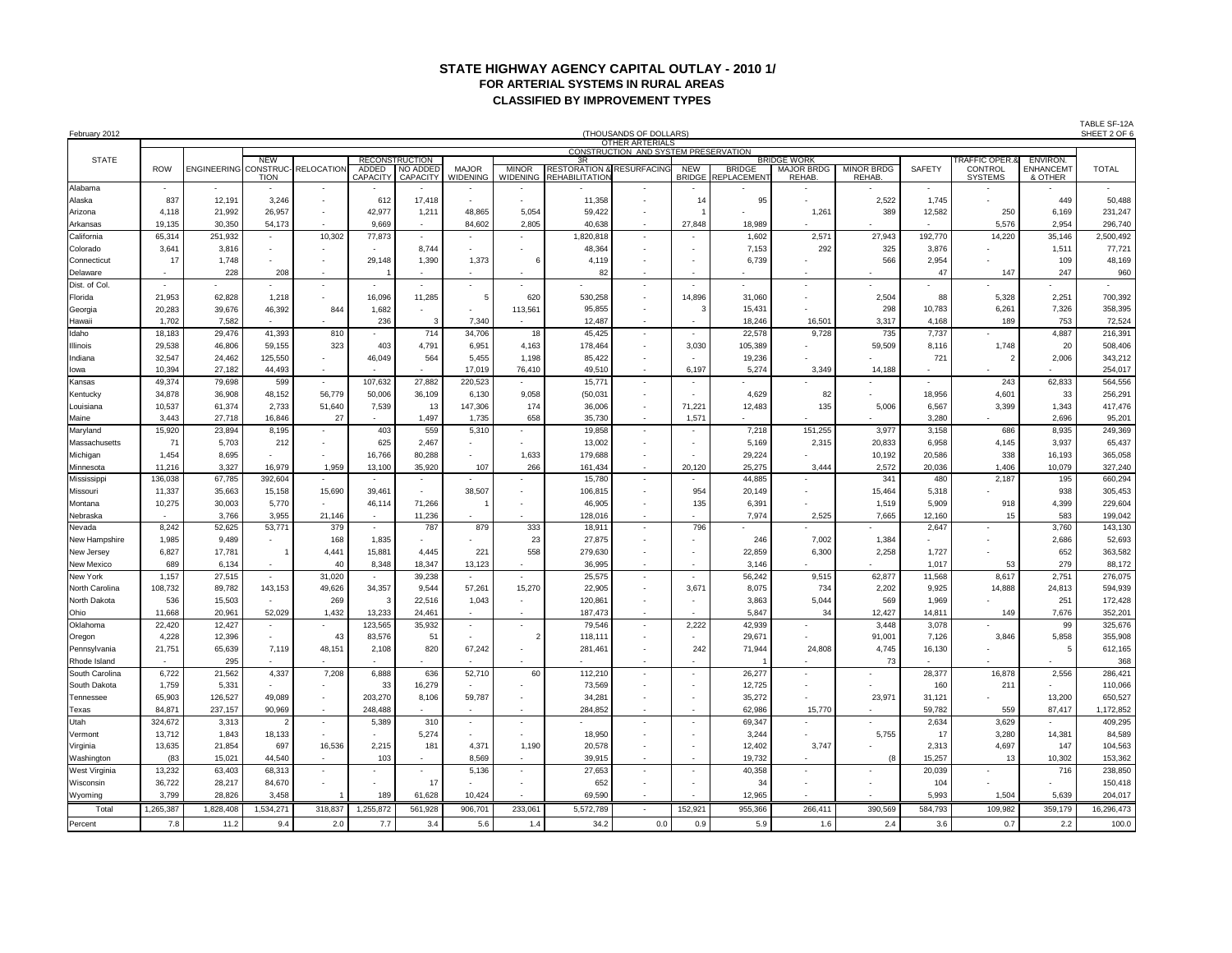# **STATE HIGHWAY AGENCY CAPITAL OUTLAY - 2010 1/ FOR ARTERIAL SYSTEMS IN URBAN AREAS CLASSIFIED BY IMPROVEMENT TYPES**

| February 2012          |                          |                              |                           |                                                      |                          |                                                      |                                                      |                                 |                                                                     | (THOUSANDS OF DOLLARS)<br><b>INTERSTATE</b>          |                             |                                   |                                                   |                             |                          |                                                               |                                        | TABLE SF-12A<br>SHEET 3 OF 6 |  |  |  |
|------------------------|--------------------------|------------------------------|---------------------------|------------------------------------------------------|--------------------------|------------------------------------------------------|------------------------------------------------------|---------------------------------|---------------------------------------------------------------------|------------------------------------------------------|-----------------------------|-----------------------------------|---------------------------------------------------|-----------------------------|--------------------------|---------------------------------------------------------------|----------------------------------------|------------------------------|--|--|--|
|                        |                          |                              |                           |                                                      |                          |                                                      |                                                      |                                 |                                                                     | CONSTRUCTION AND SYSTEM PRESERVATION                 |                             |                                   |                                                   |                             |                          |                                                               |                                        |                              |  |  |  |
| <b>STATE</b>           | <b>ROW</b>               | <b>ENGINEERING CONSTRUC-</b> | <b>NEW</b><br><b>TION</b> | RELOCATION                                           | ADDED<br><b>CAPACITY</b> | <b>RECONSTRUCTION</b><br>NO ADDED<br><b>CAPACITY</b> | <b>MAJOR</b><br><b>WIDENING</b>                      | <b>MINOR</b><br><b>WIDENING</b> | 3R<br><b>RESTORATION &amp; RESURFACING</b><br><b>REHABILITATIOI</b> |                                                      | <b>NEW</b><br><b>BRIDGE</b> | <b>BRIDGE</b><br><b>EPLACEMEN</b> | <b>BRIDGE WORK</b><br><b>MAJOR BRDG</b><br>REHAB. | <b>MINOR BRDG</b><br>REHAB. | <b>SAFETY</b>            | <b>TRAFFIC OPER.&amp;</b><br><b>CONTROL</b><br><b>SYSTEMS</b> | ENVIRON.<br><b>ENHANCEM</b><br>& OTHER | <b>TOTAL</b>                 |  |  |  |
| Alabama                | $\overline{\phantom{a}}$ | 6,887                        |                           |                                                      |                          |                                                      | 108,304                                              |                                 | 57,153                                                              |                                                      |                             |                                   | 50                                                |                             | 2,480                    | 11,262                                                        | 290                                    | 186,428                      |  |  |  |
| Alaska                 | 132                      | 3,663                        |                           | $\overline{\phantom{a}}$                             | 19                       |                                                      |                                                      |                                 | 23,092                                                              | $\overline{\phantom{a}}$                             |                             |                                   |                                                   |                             | 95                       |                                                               | 81                                     | 27,083                       |  |  |  |
| Arizona                | 10,402                   | 12,470                       | 1,002                     | $\sim$                                               | 17,619                   |                                                      | 81,402                                               |                                 | 15,941                                                              | $\overline{\phantom{a}}$                             |                             |                                   |                                                   | 540                         | 856                      | 679                                                           | 2,441                                  | 143,352                      |  |  |  |
| Arkansas               | 2,205                    | 3,806                        |                           | $\overline{\phantom{a}}$                             | 10,744                   |                                                      | 714                                                  |                                 |                                                                     | $\overline{\phantom{a}}$                             | 6,962                       |                                   |                                                   | 9,093                       |                          | 1,187                                                         | 2,308                                  | 37,021                       |  |  |  |
| California             | 35,427                   | 47,301                       |                           | 9,074                                                | 48,785                   |                                                      |                                                      |                                 | 255,456                                                             | $\overline{\phantom{a}}$                             |                             |                                   | 686,582                                           | 72                          | 31,749                   | 5,461                                                         | 15,957                                 | 1,135,865                    |  |  |  |
| Colorado               | 2,281                    | 10,352                       | 34,360                    | $\sim$                                               | 62,261                   | 15,290                                               |                                                      |                                 | 22,243                                                              | $\overline{\phantom{a}}$                             | 3,904                       | 14,194                            | 11,215                                            | 15,743                      | 13,290                   |                                                               | 15,177                                 | 220,310                      |  |  |  |
| Connecticut            | 2,634                    | 10,635                       | 739                       | $\sim$                                               | 75,827                   | 12,203                                               | 222                                                  |                                 | 22,537                                                              | $\overline{\phantom{a}}$                             |                             | 147,905                           | 31,547                                            | 10,014                      | 5,800                    | 2,419                                                         | 2,320                                  | 324,802                      |  |  |  |
| Delaware               | 676                      | 6,900                        | 3,315                     |                                                      | 885                      | 124                                                  |                                                      |                                 | 94                                                                  | $\overline{\phantom{a}}$                             |                             |                                   |                                                   | 5,084                       | 47                       |                                                               | 5,707                                  | 22,833                       |  |  |  |
| Dist. of Col.          |                          |                              |                           | $\overline{\phantom{a}}$                             |                          |                                                      | $\sim$                                               |                                 | 184,159                                                             | $\overline{\phantom{a}}$                             |                             | $\overline{\phantom{a}}$          |                                                   | 77,845                      | 276                      | 549                                                           |                                        | 262,829                      |  |  |  |
| Florida                | 63,217                   | 177,860                      | 1,579                     | $\sim$                                               | 70,376                   | 14,682                                               | 69,802                                               | 103,037                         | 358,221                                                             | $\overline{\phantom{a}}$                             | 2,538                       |                                   |                                                   | 14,374                      |                          | 64,765                                                        | 2,603                                  | 943,055                      |  |  |  |
| Georgia                | 11,450                   | 58,455                       | 1,756                     | 18,051                                               | 78,643                   |                                                      |                                                      | 83,426                          | 32,548                                                              | $\overline{\phantom{a}}$                             | 1,180                       | 17,625                            |                                                   | 2,025                       | 1,515                    | 5,893                                                         | 12,237                                 | 324,805                      |  |  |  |
| Hawaii                 | 88                       | 3,523                        | 19,138                    | $\overline{\phantom{a}}$                             | 35                       | 88                                                   | 203                                                  |                                 | 7,017                                                               | $\overline{\phantom{a}}$                             |                             |                                   |                                                   | 3.902                       | 1,946                    | 2,491                                                         | 48                                     | 38,479                       |  |  |  |
| Idaho                  | 5,895                    | 10,248                       |                           | $\sim$                                               |                          | 10,891                                               | 30,718                                               | $\overline{\phantom{a}}$        | 9,662                                                               | $\overline{\phantom{a}}$                             | 17,539                      | 10,375                            | 8,864                                             | 473                         | 1,115                    |                                                               | 1,699                                  | 107,477                      |  |  |  |
| Illinois               | 998                      | 47,647                       | 261,513                   | $\sim$                                               | 6,961                    | 20,322                                               | 67,629                                               |                                 | 67,447                                                              | $\overline{\phantom{a}}$                             | 2,500                       | 13,352                            |                                                   | 46,781                      | 55,456                   | 875                                                           | 19,749                                 | 611,230                      |  |  |  |
| Indiana                | 12,327                   | 21,546                       | 15,069                    | $\sim$                                               | 1,160                    | 41,614                                               | 134,331                                              | 989                             | 20,111                                                              | $\overline{\phantom{a}}$                             |                             | 45,161                            |                                                   |                             | 1,307                    | $\overline{3}$                                                | 115                                    | 293,731                      |  |  |  |
| lowa                   | 4,311                    | 6,271                        | 29,705                    | $\overline{\phantom{a}}$                             |                          |                                                      | 3,662                                                |                                 | 9,876                                                               | $\overline{\phantom{a}}$                             | 2,263                       | 8,405                             | 9,052                                             | 12,608                      | $\overline{\phantom{a}}$ |                                                               |                                        | 86,152                       |  |  |  |
| Kansas                 | 2,621                    | 13,889                       | 4,908                     | $\sim$                                               |                          | 5,919                                                | 14,542                                               | $\overline{\phantom{a}}$        | 34,321                                                              | $\overline{\phantom{a}}$                             |                             |                                   |                                                   |                             |                          | 1,680                                                         | 4,067                                  | 81,946                       |  |  |  |
| Kentucky               | 8,866                    | 35,382                       |                           | $\sim$                                               | 50,521                   |                                                      | 53,202                                               |                                 | 110,699                                                             | $\overline{\phantom{a}}$                             |                             |                                   | 217                                               | 217                         | 1,354                    | 1,075                                                         | 290                                    | 261,824                      |  |  |  |
| Louisiana              | 871                      | 7,461                        | 370                       | $\overline{\phantom{a}}$                             | 3                        | 60,205                                               | 19,349                                               |                                 | 32,009                                                              | $\overline{\phantom{a}}$                             |                             | 24,685                            |                                                   | 19,807                      | 9,787                    | 1,910                                                         | 4,243                                  | 180,701                      |  |  |  |
| Maine                  | 18                       | 413                          | 2,502                     | $\overline{\phantom{a}}$                             |                          |                                                      |                                                      |                                 | 716                                                                 | $\overline{\phantom{a}}$                             | 727                         |                                   |                                                   |                             |                          |                                                               | 174                                    | 4,550                        |  |  |  |
| Maryland               | 2,319                    | 20,597                       |                           |                                                      | 30,285                   | 38                                                   | $\overline{\phantom{a}}$                             |                                 | 12,404                                                              | $\overline{\phantom{a}}$                             | 382                         | 2,450                             | 401,277                                           | 1,705                       | 2,223                    | 1,705                                                         | 4,925                                  | 480,310                      |  |  |  |
| Massachusetts          | 568                      | 38,844                       | 13,151                    | $\sim$                                               | 531                      | 2,674                                                | $\overline{\phantom{a}}$                             |                                 | 48,573                                                              | $\overline{\phantom{a}}$                             |                             | 3,947                             | 5,078                                             | 45,701                      | 16,912                   | 22,769                                                        | 1,499                                  | 200,245                      |  |  |  |
| Michigan               | 8,545                    | 18,478                       | 7,269                     | $\sim$                                               | 26,375                   | 167,664                                              |                                                      | 209                             | 102,600                                                             | $\overline{\phantom{a}}$                             | 6,238                       | 81,247                            | 47,022                                            | 83,379                      | 19,790                   | 7,943                                                         | 12,683                                 | 589,443                      |  |  |  |
| Minnesota              |                          | 2,153                        | 12                        |                                                      | 80,292                   | 10,168                                               | 30                                                   |                                 | 23,791                                                              | $\overline{\phantom{a}}$                             | 44,365                      | 12,095                            | 925                                               | 7,329                       | 3,915                    | 6,168                                                         | 9,044                                  | 200,292                      |  |  |  |
| Mississippi            | 2,440                    | 3,027                        | 22,540                    | $\sim$                                               |                          | $\sim$                                               |                                                      | $\overline{\phantom{a}}$        |                                                                     | $\overline{\phantom{a}}$                             |                             |                                   |                                                   |                             |                          |                                                               |                                        | 28,007                       |  |  |  |
| Missouri               | 27,449                   | 43,096                       | 7,438                     | 1,214                                                | 103,632                  | 1,726                                                | 97,408                                               |                                 | 48,379                                                              | $\overline{\phantom{a}}$                             | 7,411                       | 6,206                             | 3,842                                             | 21,415                      | 7,082                    | 8,662                                                         | 1,426                                  | 386,387                      |  |  |  |
| Montana                | 5,055                    | 3,367                        | 5,523                     | $\overline{\phantom{a}}$                             |                          |                                                      |                                                      |                                 | 4,060                                                               | $\overline{\phantom{a}}$                             |                             | 3,838                             |                                                   | 280                         | 2,364                    | 49                                                            |                                        | 24,536                       |  |  |  |
| Nebraska               |                          | 495                          |                           | 51,440                                               |                          | 8,325                                                |                                                      |                                 | 726                                                                 | $\overline{\phantom{a}}$                             | $\overline{2}$              | 10,934                            | 2,232                                             | 1,342                       | 92                       | 138                                                           | 66                                     | 75,792                       |  |  |  |
| Nevada                 | 874                      | 16,746                       | 88,391                    |                                                      | 25                       | 5,027                                                | 48,346                                               | 6,030                           | 363                                                                 | $\overline{\phantom{a}}$                             | 368                         | 51                                |                                                   |                             | $\overline{1}$           |                                                               | 1,567                                  | 167,789                      |  |  |  |
| New Hampshire          | 1,023                    | 2,544                        | 3,224                     | $\sim$<br>7                                          | 7,488                    | $\overline{\phantom{0}}$                             |                                                      |                                 | 1,015                                                               | $\overline{\phantom{a}}$                             |                             | 29                                | 26                                                | 12,811                      |                          |                                                               | 2,168                                  | 30,329                       |  |  |  |
| New Jersey             | 4,096                    | 11,505<br>8,337              | 22,976                    |                                                      |                          | 806                                                  | $\overline{\phantom{a}}$                             | 7,742                           | 239,135<br>99                                                       | $\overline{\phantom{a}}$                             | 3                           | 4,656<br>18,429                   | 686                                               | 15,168                      | 115                      | 25                                                            | 87,348                                 | 394,244                      |  |  |  |
| New Mexico<br>New York | 1,557<br>8,704           | 152,197                      | 116,239                   | $\overline{\phantom{0}}$<br>$\overline{\phantom{a}}$ | 15,862                   | 20,356<br>123,819                                    | $\overline{\phantom{a}}$<br>$\overline{\phantom{a}}$ |                                 | 78,268                                                              | $\overline{\phantom{a}}$<br>$\overline{\phantom{a}}$ |                             | 380,859                           | 178,658                                           |                             | 2,581                    | 14,193                                                        | 806                                    | 64,665<br>1,056,325          |  |  |  |
| North Carolina         | 15,343                   | 20,959                       | 37,360                    | 14,930                                               | 10,336                   | 2,871                                                | 17,227                                               | 4,594                           | 6,891                                                               | $\overline{\phantom{a}}$                             | 7,126                       | 3,120                             | 284                                               | 851                         | 2,986                    | 4,479                                                         | 7,465                                  | 156,824                      |  |  |  |
| North Dakota           |                          | 535                          | 429                       | $\overline{\phantom{a}}$                             |                          | 63                                                   |                                                      |                                 |                                                                     | $\overline{\phantom{a}}$                             | 1,640                       |                                   |                                                   |                             |                          |                                                               | 214                                    | 2,881                        |  |  |  |
| Ohio                   | 28,845                   | 52,135                       | 22,631                    | $\sim$                                               | 66,542                   | 11,438                                               |                                                      |                                 | 198,031                                                             | $\overline{\phantom{a}}$                             |                             | 10,293                            | 464                                               | 29,342                      | 1,714                    | 7,925                                                         | 4,674                                  | 434,035                      |  |  |  |
| Oklahoma               | 36,782                   | 14,418                       |                           |                                                      | 139,293                  | 47,943                                               |                                                      |                                 | 54,999                                                              | $\overline{\phantom{a}}$                             | 2,557                       | 22,454                            |                                                   | 720                         | 1,065                    |                                                               | 1,516                                  | 321,748                      |  |  |  |
| Oregon                 | 212                      | 71,544                       |                           | 21                                                   | 9,209                    | 10                                                   | 15,024                                               | 103                             | 67,599                                                              | $\overline{\phantom{a}}$                             |                             | 11,425                            |                                                   | 79,452                      | 1,412                    | 1,819                                                         | 454                                    | 258,282                      |  |  |  |
| Pennsylvania           | 9,999                    | 35,141                       | $\overline{\phantom{a}}$  | $\overline{\phantom{a}}$                             | 112,162                  | 2,153                                                | $\sim$                                               |                                 | 82,719                                                              | $\overline{\phantom{a}}$                             |                             | 11,531                            | 80,000                                            | 64,120                      | 5,169                    |                                                               | 13,208                                 | 416,201                      |  |  |  |
| Rhode Island           | 105                      | 7,136                        | 52                        | 30,571                                               |                          | 3,929                                                | $\overline{\phantom{a}}$                             |                                 |                                                                     | $\overline{\phantom{a}}$                             |                             | 1,057                             | 1,149                                             | $\overline{\phantom{a}}$    | 3,997                    | 1,496                                                         | 745                                    | 50,237                       |  |  |  |
| South Carolina         | 1,812                    | 4,517                        |                           |                                                      |                          |                                                      |                                                      |                                 | 110                                                                 |                                                      |                             | 447                               |                                                   |                             |                          |                                                               | 978                                    | 7,865                        |  |  |  |
| South Dakota           | 3,581                    | 1,389                        |                           | $\overline{\phantom{a}}$                             | 5,721                    | 5,142                                                |                                                      |                                 | 1,121                                                               |                                                      |                             | 1,337                             |                                                   |                             | 190                      |                                                               |                                        | 18,479                       |  |  |  |
| Tennessee              | 1,920                    | 9,171                        |                           |                                                      | 8,821                    | 7,800                                                |                                                      |                                 | 4,873                                                               |                                                      |                             |                                   |                                                   | 4,840                       | 4,849                    | 7,240                                                         | 6,627                                  | 56,187                       |  |  |  |
| Texas                  | 72,493                   | 88,656                       |                           |                                                      | 333,032                  | $\overline{\phantom{a}}$                             |                                                      |                                 | 87,171                                                              |                                                      |                             | 8,972                             | 16,843                                            |                             | 3,235                    | 7,545                                                         | 109,857                                | 727,804                      |  |  |  |
| Utah                   | (24, 367)                | 40,943                       | 2,681                     |                                                      | 649                      |                                                      | 23,918                                               |                                 |                                                                     |                                                      |                             | 356,779                           |                                                   | 112                         | 1,280                    | 3,232                                                         | 54,795                                 | 460,021                      |  |  |  |
| Vermont                | 253                      | 106                          | $\sim$                    | $\sim$                                               | 10                       | $\overline{\phantom{a}}$                             |                                                      |                                 | 4,148                                                               | $\overline{\phantom{a}}$                             |                             | 20                                |                                                   | 832                         |                          |                                                               | $\sim$                                 | 5,370                        |  |  |  |
| Virginia               | 4,459                    | 65,790                       | 727                       | $\sim$                                               | 43,044                   |                                                      | 47,865                                               |                                 | 31,853                                                              | $\overline{\phantom{a}}$                             |                             | 939                               | $\overline{\phantom{a}}$                          |                             | 378                      | 768                                                           | 461                                    | 196,285                      |  |  |  |
| Washington             | 17,635                   | 92,483                       | 155,727                   | $\sim$                                               | 114,593                  | $\overline{\phantom{a}}$                             | $\overline{\phantom{a}}$                             |                                 | 44,624                                                              | $\overline{\phantom{a}}$                             |                             |                                   | $\overline{\phantom{a}}$                          | 3,178                       | 11,307                   |                                                               | 4,493                                  | 444,040                      |  |  |  |
| <b>West Virginia</b>   | 269                      | 12,787                       | 32,986                    |                                                      |                          | $\overline{\phantom{a}}$                             | 2,204                                                |                                 | 64,467                                                              | $\overline{\phantom{a}}$                             |                             | 29,906                            | $\overline{\phantom{a}}$                          |                             | 8,800                    | 3,597                                                         |                                        | 155,017                      |  |  |  |
| Wisconsin              | 8,084                    | 50,953                       | 43,981                    | 11,595                                               | 104,719                  | 73,689                                               |                                                      |                                 | 121,352                                                             | $\overline{\phantom{a}}$                             |                             | 86,298                            |                                                   | $\overline{\phantom{a}}$    | 7,537                    | 1,640                                                         | 946                                    | 510,794                      |  |  |  |
| Wyoming                | 12                       | 1,726                        | 3,610                     | $\sim$                                               |                          | $\overline{\phantom{a}}$                             |                                                      |                                 | 509                                                                 | $\overline{\phantom{a}}$                             |                             | 3,410                             |                                                   | $\overline{\phantom{a}}$    | 292                      |                                                               | 732                                    | 10,291                       |  |  |  |
| Total                  | 404,490                  | 1,376,481                    | 962,907                   | 136,905                                              | 1,636,464                | 676,980                                              | 836,148                                              | 206,133                         | 2,593,183                                                           | $\overline{\phantom{a}}$                             | 107,706                     | 1,354,431                         | 1,486,011                                         | 591,154                     | 236,360                  | 201,640                                                       | 418,206                                | 13,225,200                   |  |  |  |
|                        | 3.1                      | 10.4                         |                           | 1.0                                                  | 12.4                     | 5.1                                                  | 6.3                                                  |                                 |                                                                     | 0.0                                                  |                             |                                   | 11.2                                              |                             | 1.8                      |                                                               | 3.2                                    | 100.0                        |  |  |  |
| Percent                |                          |                              | 7.3                       |                                                      |                          |                                                      |                                                      | 1.6                             | 19.6                                                                |                                                      | 0.8                         | 10.2                              |                                                   | 4.5                         |                          | 1.5                                                           |                                        |                              |  |  |  |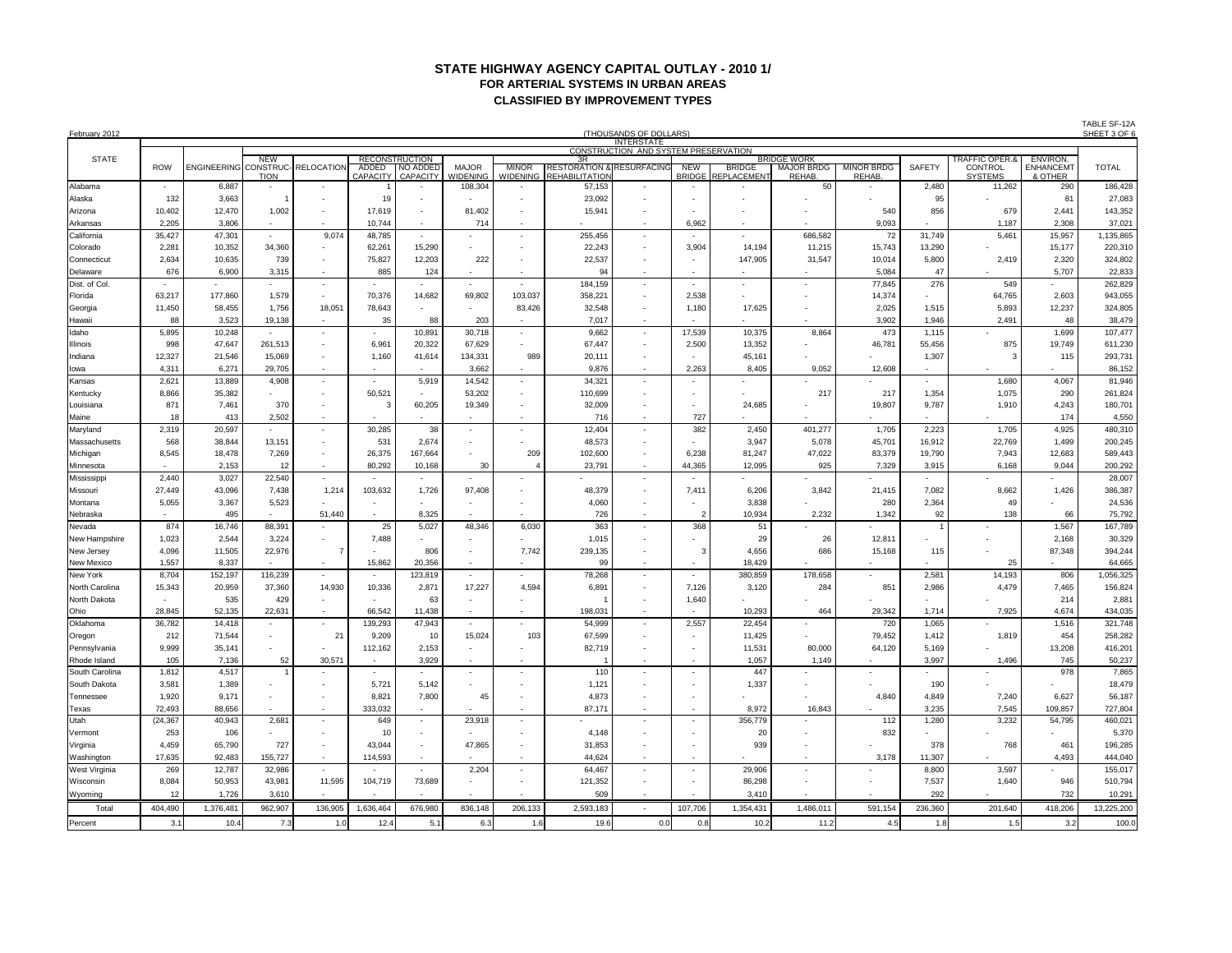# **STATE HIGHWAY AGENCY CAPITAL OUTLAY - 2010 1/ FOR ARTERIAL SYSTEMS IN URBAN AREAS CLASSIFIED BY IMPROVEMENT TYPES**

| February 2012  |            |             |                       |                          |                           |                           |                          |                          |                                 | (THOUSANDS OF DOLLARS)                                         |                          |                     |                          |                          |                          |                         |                  | SHEET 4 OF 6 |
|----------------|------------|-------------|-----------------------|--------------------------|---------------------------|---------------------------|--------------------------|--------------------------|---------------------------------|----------------------------------------------------------------|--------------------------|---------------------|--------------------------|--------------------------|--------------------------|-------------------------|------------------|--------------|
|                |            |             |                       |                          |                           |                           |                          |                          |                                 | <b>OTHER ARTERIALS</b><br>CONSTRUCTION AND SYSTEM PRESERVATION |                          |                     |                          |                          |                          |                         |                  |              |
| <b>STATE</b>   |            |             | <b>NEW</b>            |                          |                           | <b>RECONSTRUCTION</b>     |                          |                          |                                 |                                                                |                          |                     | <b>BRIDGE WORK</b>       |                          |                          | <b>RAFFIC OPER.8</b>    | ENVIRON.         |              |
|                | <b>ROW</b> | ENGINEERING | CONSTRUC              | <b>RELOCATION</b>        | <b>ADDED</b>              | <b>NO ADDED</b>           | <b>MAJOR</b>             | <b>MINOR</b>             | <b>RESTORATION</b>              | <b>RESURFACING</b>                                             | <b>NEW</b>               | <b>BRIDGE</b>       | <b>MAJOR BRDG</b>        | <b>MINOR BRDG</b>        | <b>SAFETY</b>            | <b>CONTROL</b>          | <b>ENHANCEM1</b> | <b>TOTAL</b> |
| Alabama        | 20,113     | 16,679      | <b>TION</b><br>45,161 | 3,811                    | <b>CAPACITY</b><br>39,779 | <b>CAPACITY</b><br>23,007 | VIDENING<br>70,616       | WIDENING<br>23,204       | <b>REHABILITATION</b><br>52,339 | $\overline{\phantom{a}}$                                       | <b>BRIDGE</b>            | REPLACEMEN<br>8,189 | <b>REHAB</b><br>39       | <b>REHAB</b>             | 22,489                   | <b>SYSTEMS</b><br>2,968 | & OTHER<br>1,707 | 330,106      |
|                |            |             |                       |                          |                           |                           |                          |                          |                                 |                                                                |                          |                     |                          |                          |                          |                         |                  |              |
| Alaska         | 5,997      | 22,000      | 1,267                 | 206                      | 12,372                    | 13,688                    | 14,738                   |                          | 25,452                          |                                                                | 2,257                    | 11                  |                          | 2,454                    | 6,621                    | 156                     | 445              | 107,663      |
| Arizona        | 77,135     | 65,036      | 103,000               | 4,631                    | 74,103                    | 271                       | 183,958                  | 570                      | 12,241                          | $\overline{\phantom{a}}$                                       | 2,692                    | 3,754               |                          | 1,767                    | 607                      | 5,420                   | 4,911            | 540,096      |
| Arkansas       | 12,998     | 20,294      | 28,398                | 277                      | 215                       |                           | 90,949                   |                          | 4,736                           |                                                                | 29,279                   | 4,687               |                          | 3,622                    | 1,234                    | 1,850                   | 79               | 198,618      |
| California     | 77,643     | 148,021     | 25,785                | 48,560                   | 31,628                    |                           |                          |                          | 188,934                         |                                                                | $\overline{\phantom{a}}$ | 958                 | 3,569                    | 3,580                    | 56,912                   | 8,971                   | 31,965           | 626,527      |
| Colorado       | 16,426     | 10,250      | 29,039                | $\overline{\phantom{a}}$ | 30,045                    | 6,254                     |                          |                          | 47,702                          | $\overline{\phantom{a}}$                                       | 3                        | 42,991              | 4,316                    | 5,51'                    | 15,354                   |                         | 8,705            | 216,597      |
| Connecticut    | 35,485     | 11,007      | 33,310                |                          | 639                       | 28,203                    | 28,691                   | 6,369                    | 76,442                          |                                                                |                          | 45,250              |                          | 32,855                   | 4,976                    | 6,823                   | 25,489           | 335,540      |
| Delaware       | 989        | 4,357       | 598                   | $\overline{\phantom{a}}$ | 35                        | 7,807                     |                          |                          | 4,461                           | $\overline{\phantom{a}}$                                       | 6,539                    |                     | 51,183                   | 3,439                    | 2,844                    | 2,557                   | 6,340            | 91,150       |
| Dist. of Col.  |            |             |                       | $\overline{\phantom{a}}$ |                           |                           |                          |                          |                                 |                                                                | $\overline{\phantom{a}}$ |                     |                          |                          |                          |                         |                  |              |
| Florida        | 157,278    | 394,228     | 71,854                |                          | 290,638                   | 71,869                    | 56,491                   | 185,646                  | 478,217                         | $\overline{\phantom{a}}$                                       | 4,293                    | 98,969              | 40,363                   | 8,493                    | 1,393                    | 84,161                  | 12,782           | 1,956,674    |
| Georgia        | 64,134     | 46,676      | 18,235                | 3,539                    | 17,118                    | 33                        | 509                      | 91,589                   | 60,614                          | $\overline{\phantom{a}}$                                       | 2,523                    | 22,102              | 39                       | 762                      | 54,888                   | 31,116                  | 35,282           | 449,160      |
| Hawaii         | 830        | 6,145       | 37,665                |                          | 1,270                     | 2,612                     | 9,196                    | 20,171                   | 10,248                          |                                                                | $\overline{\phantom{a}}$ | 760                 |                          | 126                      | 1,155                    | 10,763                  | 118              | 101,060      |
| Idaho          | 902        | 8,622       |                       | 22,599                   |                           | 11,335                    | 6,061                    | 1,714                    | 11,690                          |                                                                | $\overline{\phantom{a}}$ | 17,402              | 2,453                    | 1,289                    | 1,985                    |                         | 1,177            | 87,227       |
| llinois        | 29,444     | 112,965     | 17,195                |                          | 21,022                    | 107,636                   | 20,245                   | 37,672                   | 208,830                         |                                                                | 7,223                    | 119,068             |                          | 43,619                   | 16,396                   | 29,666                  | 24,555           | 795,536      |
| Indiana        | 39,172     | 37,131      | 73,299                | 1,420                    | 38,239                    | 25,187                    | 64,585                   | 10,949                   | 139,197                         | $\overline{\phantom{a}}$                                       | $\blacksquare$           | 33,502              |                          |                          | 2,531                    | 578                     | 16,854           | 482,644      |
| lowa           | 5,461      | 10,247      | 31,507                | $\overline{\phantom{a}}$ |                           | $\sim$                    | 7,776                    | 5,435                    | 25,941                          | $\overline{\phantom{a}}$                                       | 5,560                    | 894                 | 99                       | 4,859                    |                          |                         |                  | 97,778       |
| Kansas         | 3,481      | 20,676      | 13,773                |                          | 5,803                     | 54,018                    | 15,863                   |                          | 2,238                           |                                                                | 814                      |                     |                          |                          | $\overline{\phantom{a}}$ |                         | 9,616            | 126,280      |
| Kentucky       | 33,863     | 18,204      | 28,373                | 29,215                   | 37,442                    | 13,693                    | 9,538                    | 7,915                    | 20,359                          |                                                                | 6,593                    | 5,865               |                          | 13,184                   | 12,880                   | 698                     | 786              | 238,608      |
| Louisiana      | 38,659     | 14,744      | 16,365                | 14,904                   | 2,313                     | 3,235                     | 34,476                   | 6,871                    | 53,825                          | $\overline{\phantom{a}}$                                       | 7,924                    | 7,653               | 255,274                  | 4,598                    | 13,203                   | 9,459                   | 3,614            | 487,117      |
| Maine          | 304        | 3,010       | 9,996                 |                          |                           | 303                       |                          |                          | 6,793                           | $\overline{\phantom{a}}$                                       | $\overline{\phantom{a}}$ |                     |                          |                          | 1,683                    | 328                     | 320              | 22,736       |
| Maryland       | 6,303      | 51,374      | 19,794                |                          | 3,569                     | 26                        | 841                      |                          | 54,372                          |                                                                | $\overline{\phantom{a}}$ | 5,659               | 1,513                    | 2,475                    | 14,803                   | 8,297                   | 24,432           | 193,458      |
| Massachusetts  | 10,747     | 100,829     | 2,664                 | 944                      | 4,983                     | 123,521                   | 548                      | 1,634                    | 42,468                          | $\overline{\phantom{a}}$                                       | $\overline{\phantom{a}}$ | 114,597             | 27,804                   | 261,451                  | 28,946                   | 54,067                  | 41,655           | 816,860      |
| Michigan       | 9,921      | 22,845      | 97                    |                          | 12,335                    | 44,937                    |                          | 12,877                   | 271,979                         |                                                                | 21                       | 39,569              | 4,356                    | 33,583                   | 36,065                   | 9,262                   | 26,779           | 524,625      |
| Minnesota      | 20,614     | 4,917       | 33,081                | 148                      | 42,647                    | 2,850                     | 201                      | 25                       | 47,542                          | $\sim$                                                         | 24,162                   | 36,648              | 40                       | 10,208                   | 18,418                   | 23,274                  | 11,054           | 275,829      |
| Mississippi    | 15,706     | 2,862       | 11,649                |                          |                           |                           |                          |                          | 197                             |                                                                |                          | 5,045               |                          |                          | 31                       | 143                     |                  | 35,632       |
| Missouri       | 25,267     | 39,552      | 29,978                | 16,380                   | 49,230                    | 1,211                     | 34,554                   |                          | 75,408                          | $\overline{\phantom{a}}$                                       | 14,492                   | 18,396              | 894                      | 12,849                   | 22,270                   | 6,589                   | 8,369            | 355,439      |
| Montana        | 17,525     | 8,954       | 357                   |                          | 41,802                    | 948                       | $\overline{\phantom{a}}$ | 1,253                    | 7,444                           | $\overline{\phantom{a}}$                                       |                          | 772                 |                          | 415                      | 5,733                    | 897                     | 273              | 86,373       |
| Nebraska       |            |             | 13,998                | 17,478                   |                           | 5,724                     |                          |                          | 25,783                          |                                                                | 18,268                   | 11,460              | 455                      | 2,229                    | 3,177                    | 276                     | 171              | 99,024       |
| Nevada         | 2,679      | 11,923      | 9,024                 |                          | 171                       | 398                       | 29,509                   | 76                       | 16,910                          |                                                                | $\overline{\phantom{a}}$ | 3,581               |                          |                          | 1,610                    | 1,318                   | 3,048            | 80,246       |
| New Hampshire  | 8,382      | 10,498      | 31,212                |                          | 32,269                    |                           | 447                      | 42                       | 772                             |                                                                | $\overline{\phantom{a}}$ | 5,643               | 157                      | 1,116                    |                          |                         | 1,638            | 92,176       |
| New Jersey     | 168,666    | 56,507      | 757                   | 161,548                  | 8,827                     | 197,392                   | 29,792                   | 19,749                   | 70,621                          | $\overline{\phantom{a}}$                                       | 1,604                    | 115,304             | 598,601                  | 29,020                   | 26,178                   | 17,898                  | 86,771           | 1,589,234    |
| New Mexico     | 588        | 7,710       |                       |                          | 8,505                     | 779                       |                          |                          | 912                             | $\overline{\phantom{a}}$                                       | $\overline{\phantom{a}}$ | 653                 |                          |                          | 106                      | 2,262                   |                  | 21,514       |
| New York       | 11,838     | 220,727     | 17,280                | 25,275                   | $\sim$                    | 362,956                   | $\overline{\phantom{a}}$ |                          | 309,525                         | $\overline{\phantom{a}}$                                       | $\overline{\phantom{a}}$ | 235,911             |                          | 1,150                    | 50,021                   | 26,105                  | 11,889           | 1,272,678    |
|                |            |             |                       |                          | 21,798                    |                           |                          |                          |                                 | $\overline{\phantom{a}}$                                       |                          |                     |                          |                          |                          |                         | 15,118           | 423,200      |
| North Carolina | 80,903     | 64,051      | 87,217                | 29,369                   |                           | 5,814                     | 34,887                   | 9,303                    | 13,955                          |                                                                | 11,417                   | 25,473              | 2,283                    | 6,495                    | 6,047                    | 9,071                   |                  |              |
| North Dakota   | 253        | 4,804       |                       | 207                      | 656                       | 16,094                    | $\overline{\phantom{a}}$ |                          | 26,290                          | $\overline{\phantom{a}}$                                       |                          | 1,428               |                          | 7,018                    | 845                      | 544                     | 9,146            | 67,286       |
| Ohio           | 23,071     | 93,825      | 8,762                 | 6,297                    | 53,996                    | 29,537                    |                          |                          | 206,235                         |                                                                | 32,995                   | 37,931              | 248                      | 84,399                   | 45,795                   | 1,097                   | 32,919           | 657,108      |
| Oklahoma       | 5,869      | 4,611       | 1,993                 |                          | 30,432                    | 743                       |                          |                          | 3,652                           |                                                                | 5,339                    | 12,215              |                          |                          | 3,814                    | 57                      | 1,017            | 69,741       |
| Oregon         | 6,245      | 22,258      | 742                   | 25                       | 31,492                    | $\overline{\phantom{a}}$  | 2,606                    | 24                       | 39,654                          | $\overline{\phantom{a}}$                                       | $\overline{\phantom{a}}$ | 21,029              | 594                      | 12,288                   | 12,875                   | 10,530                  | 2,197            | 162,557      |
| Pennsylvania   | 44,678     | 88,191      | 77,743                | 13,667                   | 117,659                   |                           | 131,450                  |                          | 66,375                          | $\overline{\phantom{a}}$                                       | 3,545                    | 92,036              | 50,317                   | 120,026                  | 122,948                  | 1,558                   | 7,456            | 937,649      |
| Rhode Island   | 1,447      | 23,766      | 667                   | 1,435                    | 3,034                     | 2,119                     |                          |                          | 198                             | $\overline{\phantom{a}}$                                       | 58                       | 74,185              | 57,433                   | 4,732                    | 5,318                    | 4,171                   | 8,933            | 187,496      |
| South Carolina | 11,423     | 26,843      | 2,387                 |                          | 2,132                     |                           | 14,213                   | 42                       | 860                             |                                                                |                          | 2,271               |                          |                          | 1,225                    | 298                     | 3,133            | 64,828       |
| South Dakota   | 2,142      | 2,146       | 7,738                 |                          | 595                       | 6,587                     |                          |                          | 9,168                           |                                                                |                          | 587                 |                          |                          | 518                      | 330                     | $\overline{2}$   | 29,814       |
| Tennessee      | 39,710     | 72,279      | 62,826                |                          | 50,215                    | 55,121                    | 6,548                    | 991                      | 50,180                          |                                                                |                          | 18,314              |                          | 5,397                    | 32,217                   |                         | 5,029            | 398,827      |
| rexas          | 152,583    | 170,770     | 255,218               |                          | 684,643                   |                           |                          |                          | 527,522                         |                                                                |                          | 44,640              | 24,735                   |                          | 48,947                   | 28,319                  | 160,348          | 2,097,724    |
| Utah           | (29, 980)  | 40,348      |                       | $\overline{\phantom{a}}$ |                           |                           |                          |                          |                                 |                                                                | $\overline{\phantom{a}}$ | 201,072             |                          |                          | 912                      | 6,107                   | 7,440            | 225,898      |
| Vermont        | 94         | 578         |                       | $\overline{\phantom{a}}$ |                           | 897                       |                          |                          | 8,876                           |                                                                |                          |                     |                          | 439                      |                          | 325                     | 17               | 11,226       |
| Virginia       | 83,501     | 51,540      | 34,048                | 9,788                    | 60,645                    | 79                        | 23,755                   | 240                      | 5,009                           |                                                                | $\overline{\phantom{a}}$ | 18,647              | 730                      |                          | 19,873                   | 9,758                   | 34,351           | 351,962      |
| Washington     | 170,320    | 359,845     | 195,238               |                          | 2,233                     |                           |                          | 41,799                   | 35,612                          |                                                                | $\overline{\phantom{a}}$ | 150,743             | 133                      | 2,063                    | 35,997                   | 58,756                  | 3,982            | 1,056,722    |
| West Virginia  | 13,690     | 46,751      | 70,573                | $\sim$                   | $\sim$                    | 20,486                    | 1,101                    |                          | 28,831                          | $\overline{\phantom{a}}$                                       | $\overline{\phantom{a}}$ | 14,760              |                          |                          | 2,080                    | 484                     | 1,251            | 200,007      |
| Wisconsin      | 25,766     | 40,861      | 101,742               | $\overline{\phantom{a}}$ | 15,787                    | 152,222                   | $\overline{\phantom{a}}$ | $\overline{\phantom{a}}$ | 180,555                         | $\sim$                                                         | $\overline{\phantom{a}}$ | 70,329              | $\overline{\phantom{a}}$ | $\overline{\phantom{a}}$ | 16,811                   | 96                      | 7,701            | 611,869      |
| Wyoming        | 1,859      | 5,376       | 669                   | $\overline{\phantom{a}}$ | 1,654                     | 18,835                    | 117                      | 18                       | 1,278                           |                                                                |                          |                     | $\overline{\phantom{a}}$ |                          | 1,060                    | 270                     | 1,452            | 32,587       |
| Total          | 1,552,123  | 2,627,841   | 1,662,269             | 411,726                  | 1,883,974                 | 1,418,426                 | 924,262                  | 486,177                  | 3,558,442                       |                                                                | 187,600                  | 1,790,952           | 1,127,628                | 727,513                  | 781,788                  | 477,674                 | 702,313          | 20,320,709   |
|                |            |             |                       |                          |                           |                           |                          |                          |                                 |                                                                |                          |                     |                          |                          |                          |                         |                  |              |
| Percent        | 7.6        | 12.9        | 8.2                   | 2.0                      | 9.3                       | 7.0                       | 4.5                      | 2.4                      | 17.5                            | 0.0                                                            | 0.9                      | 8.8                 | 5.5                      | 3.6                      | 3.8                      | 2.4                     | 3.5              | 100.0        |

TABLE SF-12A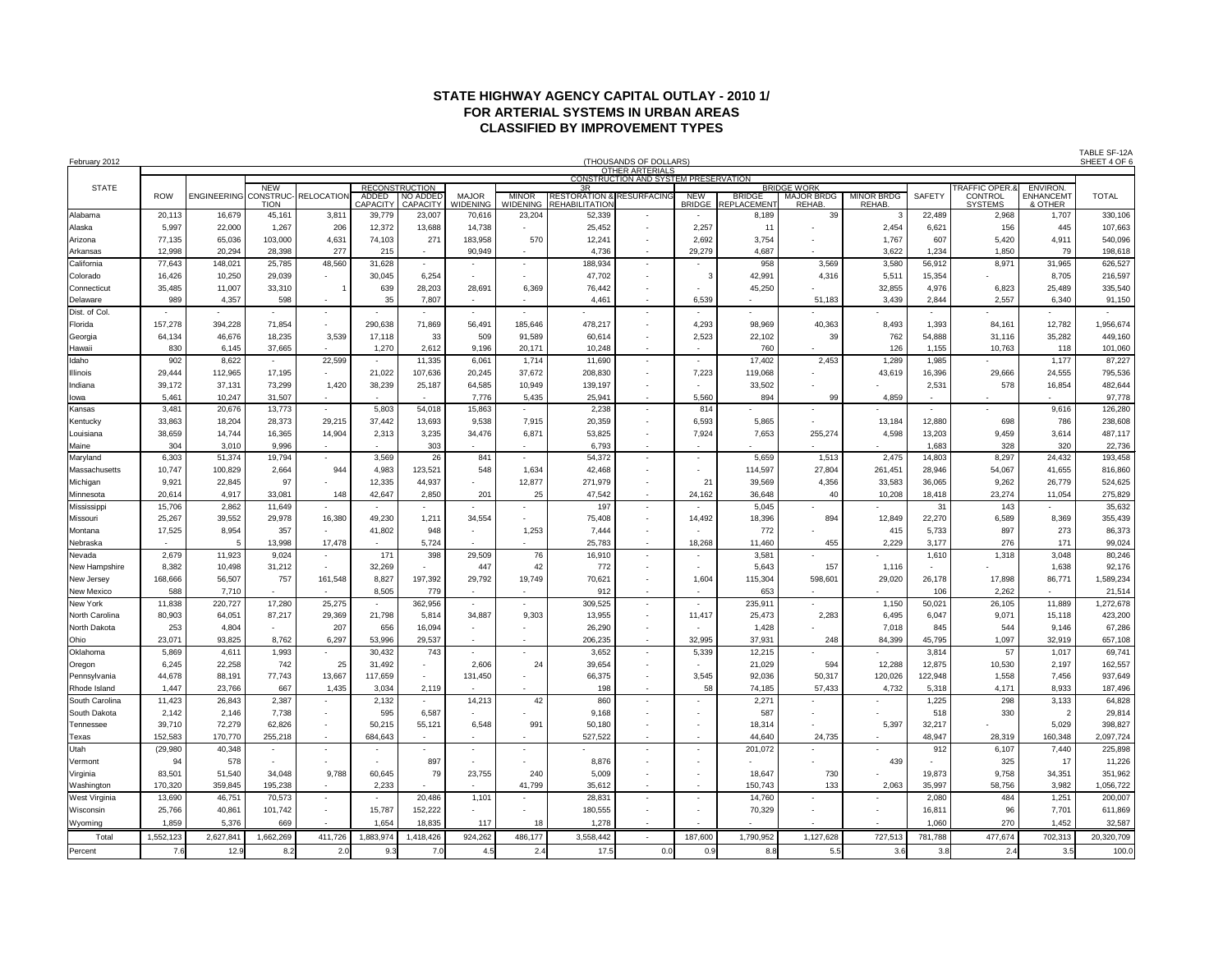#### **STATE HIGHWAY AGENCY CAPITAL OUTLAY - 2010 1/ FOR RURAL COLLECTORS CLASSIFIED BY IMPROVEMENT TYPES**

| February 2012  |                          |                    |                          |                          |                          |                             |                                 |                          |                                           | (THOUSANDS OF DOLLARS)                                          |                          |                            |                             |                             |                          |                                  |                             | TABLE SF-12A<br>SHEET 5 OF 6 |
|----------------|--------------------------|--------------------|--------------------------|--------------------------|--------------------------|-----------------------------|---------------------------------|--------------------------|-------------------------------------------|-----------------------------------------------------------------|--------------------------|----------------------------|-----------------------------|-----------------------------|--------------------------|----------------------------------|-----------------------------|------------------------------|
|                |                          |                    |                          |                          |                          |                             |                                 |                          |                                           | <b>RURAL COLLECTORS</b><br>CONSTRUCTION AND SYSTEM PRESERVATION |                          |                            |                             |                             |                          |                                  |                             |                              |
| <b>STATE</b>   |                          |                    | <b>NEW</b>               |                          |                          | <b>RECONSTRUCTION</b>       |                                 |                          | 3R                                        |                                                                 |                          |                            | <b>BRIDGE WORK</b>          |                             |                          | <b>FRAFFIC OPER.8</b>            | ENVIRON.                    |                              |
|                | <b>ROW</b>               | <b>ENGINEERING</b> | CONSTRUC-<br>TION        | <b>RELOCATIO</b>         | ADDED<br>CAPACITY        | NO ADDED<br><b>CAPACITY</b> | <b>MAJOR</b><br><b>WIDENING</b> | <b>MINOR</b><br>WIDENING | <b>RESTORATION 8</b><br>REHABIL<br>ITATIO | RESURFACING                                                     | NEW<br>BRIDGE            | <b>BRIDGE</b><br>EPLACEMEN | <b>MAJOR BRDG</b><br>REHAB. | <b>MINOR BRDG</b><br>REHAB. | <b>SAFETY</b>            | <b>CONTROL</b><br><b>SYSTEMS</b> | <b>ENHANCEMT</b><br>& OTHER | <b>TOTAL</b>                 |
| Alabama        | 23,380                   | 5,960              |                          | 989                      |                          |                             | 232                             | 57,018                   | 253,407                                   |                                                                 |                          | 4,578                      | 229                         |                             | 6,434                    | 15                               | 2,227                       | 354,476                      |
| Alaska         | 10,051                   | 8,620              | 347                      |                          | 1,055                    | 13,833                      |                                 |                          | 5,381                                     |                                                                 |                          | 13,281                     | 369                         |                             | 1,738                    |                                  | 1,141                       | 55,815                       |
| Arizona        | 1,718                    | 8,926              | 652                      |                          | 9,233                    | 577                         | 414                             |                          | 9,620                                     | $\overline{\phantom{a}}$                                        |                          | 16,035                     |                             | 295                         | 7,582                    | 285                              | 3,086                       | 58,428                       |
| Arkansas       | 1,280                    | 2,181              | 422                      | 614                      | 3,133                    | 1,383                       | 1,896                           |                          | 4,793                                     |                                                                 |                          | 3,728                      |                             |                             |                          | 1,800                            |                             | 21,231                       |
| California     | 1,706                    | 12,068             |                          |                          | 2,377                    |                             |                                 | $\overline{\phantom{a}}$ | 10,429                                    | $\overline{\phantom{a}}$                                        |                          |                            | 111                         | 2,421                       | 4,564                    | 434                              | $\mathbf{1}$                | 34,114                       |
| Colorado       | 191                      | 11                 |                          |                          | 7,303                    | 4,442                       |                                 |                          | 9,026                                     |                                                                 |                          | 2,653                      |                             | 2,245                       | 373                      |                                  | 790                         | 27,034                       |
| Connecticut    | 117                      | 4,109              | 39                       |                          |                          | 361                         |                                 |                          | 6,524                                     |                                                                 |                          | 7,074                      |                             | 8,543                       | 117                      |                                  | 43                          | 26,927                       |
| Delaware       | 1,160                    | 968                | 404                      |                          |                          | 363                         |                                 | $\overline{\phantom{a}}$ | 10,271                                    | $\overline{\phantom{a}}$                                        |                          | 633                        |                             | 145                         | 847                      | 16                               | 3,064                       | 17,872                       |
| Dist. of Col.  |                          |                    |                          |                          |                          |                             |                                 |                          |                                           |                                                                 |                          |                            |                             |                             |                          |                                  |                             |                              |
| Florida        | 105                      | 27,902             | 1,421                    |                          |                          | 11,199                      | 1,665                           | $\overline{\phantom{a}}$ | 16,550                                    | $\overline{\phantom{a}}$                                        | 2,098                    |                            | $\overline{2}$              |                             | $\overline{\phantom{a}}$ | 276                              | 64                          | 61,282                       |
| Georgia        | 3,789                    | 11,448             | 12,948                   |                          | 855                      |                             |                                 | 1,719                    | 51,821                                    | $\overline{\phantom{a}}$                                        |                          | 12,095                     |                             | 60                          | 1,258                    | 1,198                            | 4,108                       | 101,299                      |
| Hawaii         | 36                       | 1,304              | $\overline{\phantom{a}}$ | $\sim$                   |                          | 46                          |                                 | $\overline{\phantom{a}}$ | 25,979                                    | $\overline{\phantom{a}}$                                        |                          |                            |                             | 275                         | 7,348                    | $\overline{\phantom{a}}$         | $\overline{\phantom{a}}$    | 34,993                       |
| Idaho          | 299                      | 12,625             |                          |                          | 2,152                    | 44                          | 802                             | 1,068                    | 51,352                                    | $\overline{\phantom{a}}$                                        | 151                      | 3,176                      | 499                         | 984                         | 2,155                    |                                  | 1,478                       | 76,786                       |
| Illinois       | 912                      | 6,450              | 1,654                    |                          | 6,583                    | 11,962                      | 29                              | 5,984                    | 76,709                                    | $\overline{\phantom{a}}$                                        | 228                      | 41,366                     |                             | 14,125                      | 262                      | 207                              | 2,610                       | 169,081                      |
| Indiana        | 5,192                    | 14,293             | 3,387                    | $\sim$                   | 7,249                    | $\overline{\phantom{a}}$    | 20,102                          | 2,345                    | 140,168                                   | $\overline{\phantom{a}}$                                        | $\overline{\phantom{a}}$ | 28,218                     |                             |                             | 770                      | 39                               | 1,110                       | 222,871                      |
| lowa           | 6,398                    | 16,731             | 9,114                    |                          |                          |                             | 4,499                           | 16,613                   | 85,140                                    | $\overline{\phantom{a}}$                                        | 6,152                    |                            |                             | 2,513                       |                          |                                  |                             | 147,160                      |
| Kansas         |                          | 3,233              |                          |                          |                          | 4,337                       | 53,933                          |                          | 272                                       |                                                                 | 2,620                    |                            |                             |                             |                          |                                  | 18,886                      | 83,281                       |
| Kentucky       | 19,429                   | 13,862             | 16,080                   | 23,267                   | 3                        | 3,600                       | 16,469                          | 407                      | 94,621                                    | $\overline{\phantom{a}}$                                        |                          | 18,739                     | 485                         | 612                         | 19,795                   |                                  | 38                          | 227,407                      |
| Louisiana      | 7,098                    | 15,256             | 9,972                    | 9,315                    | 22,751                   | 12                          | 15,446                          | 26                       | 80,860                                    | $\overline{\phantom{a}}$                                        | 8,706                    | 55,227                     | 3,329                       | 333                         | 7,323                    | 9                                | 7,082                       | 242,744                      |
| Maine          |                          |                    |                          |                          |                          |                             |                                 |                          |                                           | $\overline{\phantom{a}}$                                        |                          |                            |                             |                             |                          |                                  |                             |                              |
| Maryland       | 1,537                    | 9,768              | 1,835                    |                          | $\overline{\phantom{a}}$ | 10,950                      | 516                             |                          | 12,872                                    |                                                                 |                          | 1,756                      | 1,595                       |                             | 1,505                    | 211                              | 3,372                       | 45,918                       |
| Massachusetts  | 776                      | 3,804              | $\overline{\phantom{a}}$ |                          | 1,204                    | 10,648                      |                                 |                          | 9,567                                     | $\overline{\phantom{a}}$                                        |                          | 7,822                      | 315                         | 2,833                       | 37                       |                                  | -1                          | 37,008                       |
| Michigan       | -5                       | 670                | $\overline{\phantom{0}}$ |                          |                          | 6,495                       |                                 | $\overline{\phantom{a}}$ | 15,277                                    | $\overline{\phantom{a}}$                                        |                          |                            |                             | 423                         | 697                      |                                  | 64                          | 23,632                       |
| Minnesota      |                          | 16                 |                          | 40                       | 299                      | 3                           |                                 |                          | 11,947                                    | $\sim$                                                          | 1,495                    | 2,492                      |                             |                             | 329                      |                                  | 60                          | 16,684                       |
| Mississippi    | 7,232                    | 7,562              | 6,682                    |                          | 324                      |                             |                                 | 4,595                    | 26,370                                    | $\overline{\phantom{a}}$                                        |                          | 19,660                     | 49                          | 485                         | 267                      | 1,218                            |                             | 74,444                       |
| Missouri       | 175                      | 8,181              | 582                      | 120                      | 805                      | $\overline{\phantom{a}}$    | 283                             | $\overline{\phantom{a}}$ | 32,087                                    | $\overline{\phantom{a}}$                                        | 522                      | 3,401                      | 1,209                       | 18,663                      | 2,169                    |                                  | 492                         | 68,688                       |
| Montana        | 2,132                    | 9,390              |                          |                          |                          | 27,253                      |                                 |                          | 8,012                                     | $\overline{\phantom{a}}$                                        |                          | 9,968                      |                             |                             | 4,819                    | 78                               | 12                          | 61,664                       |
| Nebraska       | $\overline{\phantom{a}}$ | -31                | $\overline{\phantom{a}}$ | 7                        | $\overline{\phantom{a}}$ | 4,426                       |                                 | 3                        | 30,667                                    | $\overline{\phantom{a}}$                                        | $\overline{a}$           | 3,530                      |                             | 1,101                       | 377                      |                                  |                             | 40,142                       |
| Nevada         | -3                       | 114                | $\overline{\phantom{a}}$ |                          |                          | 120                         |                                 |                          | 1,267                                     | $\overline{\phantom{a}}$                                        |                          |                            |                             |                             | 216                      | 124                              | 2                           | 1,846                        |
| New Hampshire  | 121                      | 744                | $\overline{\phantom{a}}$ |                          | 805                      |                             |                                 |                          |                                           |                                                                 |                          | 139                        |                             | 49                          |                          |                                  | 525                         | 2,383                        |
| New Jersey     | 3,685                    | 531                | $\overline{\phantom{a}}$ | 1,957                    |                          | 338                         | $\overline{\phantom{0}}$        | -1                       | 2,421                                     | $\overline{\phantom{a}}$                                        |                          | 907                        |                             |                             |                          |                                  | 2,618                       | 12,457                       |
| New Mexico     | 721                      | 4,546              |                          |                          | 4,031                    | 16,751                      |                                 |                          |                                           |                                                                 |                          | 689                        |                             | 5,513                       | 165                      |                                  | 36                          | 32,451                       |
| New York       | 2,311                    | 40,670             |                          |                          |                          | 39,468                      |                                 |                          | 44,007                                    | $\overline{\phantom{a}}$                                        |                          | 102,184                    |                             |                             | 5,322                    |                                  | 553                         | 234,517                      |
| North Carolina | 18,568                   | 37,592             | 35,762                   | 12,398                   | 7,969                    | 2,998                       | 14,305                          | 3,815                    | 5,722                                     | $\overline{\phantom{a}}$                                        | 11,893                   | 26,164                     | 2,379                       | 7,136                       | 2,480                    | 3,719                            | 6,627                       | 199,525                      |
| North Dakota   | 44                       | 2,204              |                          | 658                      | $\overline{\phantom{a}}$ | 2,820                       |                                 | $\overline{\phantom{a}}$ | 27,477                                    | $\sim$                                                          |                          | 1,561                      |                             | 1,121                       | 2                        |                                  | 147                         | 36,034                       |
| Ohio           | 1,695                    | 19,107             | 1,701                    | 3,714                    | 2,677                    | 12,597                      |                                 |                          | 139,635                                   | $\overline{\phantom{a}}$                                        |                          | 20,569                     | 1,598                       | 8,915                       | 10,219                   | 1,253                            | 11,953                      | 235,636                      |
| Oklahoma       | 17,066                   | 8,626              | $\overline{\phantom{a}}$ |                          | 5,023                    | 11,271                      |                                 |                          | 24,485                                    | $\overline{\phantom{a}}$                                        | 7,130                    | 48,339                     | 156                         | 9,791                       | 1,301                    | 81                               | 511                         | 133,780                      |
| Oregon         | 50                       | 14,323             | $\overline{\phantom{a}}$ |                          | 2,449                    | 155                         | $\overline{\phantom{a}}$        | $\overline{\phantom{a}}$ | 14,37'                                    | $\overline{\phantom{a}}$                                        |                          | 1,361                      |                             | 2,062                       | 3,403                    |                                  | 1,498                       | 39,671                       |
| Pennsylvania   | 2,841                    | 38,021             | 3,262                    | 6,547                    |                          | $\overline{\phantom{a}}$    |                                 |                          | 16,983                                    | $\overline{\phantom{a}}$                                        |                          | 98,863                     | 27,387                      | 12,573                      | 4,901                    |                                  | 1,677                       | 213,055                      |
| Rhode Island   | 31                       | 5                  |                          |                          |                          |                             |                                 |                          |                                           |                                                                 |                          | 78                         |                             |                             |                          |                                  | $\overline{7}$              | 122                          |
| South Carolina | 2,424                    | 3,833              |                          | 446                      | 3,718                    |                             | 3,986                           | 6                        | 2,197                                     | $\overline{\phantom{a}}$                                        | $\overline{\phantom{a}}$ | 24,751                     |                             |                             | 4,967                    | 196                              | 187                         | 46,711                       |
| South Dakota   | 225                      | 1,039              |                          |                          | 2,522                    |                             |                                 |                          | 16,525                                    |                                                                 |                          | 2,570                      |                             |                             | -8                       |                                  |                             | 22,888                       |
| Tennessee      | 4,207                    | 8,076              |                          |                          | 7,930                    | 5,967                       |                                 |                          | 8,073                                     |                                                                 |                          | 3,393                      |                             | 2,437                       | 1,440                    |                                  |                             | 41,523                       |
| Texas          | 4,096                    | 87,405             | 39,241                   | $\overline{\phantom{a}}$ | 26,333                   | $\overline{\phantom{a}}$    | $\sim$                          | $\overline{\phantom{a}}$ | 107,120                                   | $\overline{\phantom{a}}$                                        |                          | 66,233                     | 11,810                      |                             | 66,667                   | 1,550                            | 29,219                      | 439,673                      |
| Utah           | (3)                      | 190                | $\overline{\phantom{a}}$ | $\sim$                   |                          |                             | $\sim$                          | $\overline{\phantom{a}}$ |                                           | $\overline{\phantom{a}}$                                        |                          | 7,737                      |                             |                             |                          |                                  |                             | 7,924                        |
| Vermont        | 2,475                    | 614                | $\overline{\phantom{a}}$ | $\sim$                   | $\overline{\phantom{a}}$ | 1,717                       | $\overline{\phantom{a}}$        | $\overline{\phantom{a}}$ | 31,114                                    | $\sim$                                                          | $\overline{\phantom{a}}$ | 6,561                      |                             | 3,122                       | 208                      | 1,050                            | 548                         | 47,409                       |
| Virginia       | 6,391                    | 17,415             | 466                      | 1,634                    | 146,249                  | 6,332                       | 447                             | 3,186                    | 23,218                                    | $\overline{\phantom{a}}$                                        |                          | 18,307                     |                             |                             | 1,420                    | 2,883                            | 2,209                       | 230,158                      |
| Washington     | 159                      | 555                | $\overline{\phantom{a}}$ |                          |                          |                             | $\sim$                          |                          | 32,103                                    | $\overline{\phantom{a}}$                                        |                          | 15,298                     | $\overline{\phantom{a}}$    | 283                         | 19,197                   | 875                              | 13,684                      | 82,153                       |
| West Virginia  | 1,232                    | 7,994              | 700                      | $\sim$                   | $\overline{\phantom{a}}$ | $\sim$                      | 4,411                           | $\sim$                   | 33,677                                    | $\sim$                                                          | $\sim$                   | 25,274                     | $\overline{\phantom{a}}$    |                             | 648                      | $\overline{\phantom{a}}$         | 188                         | 74,125                       |
| Wisconsin      | 1,066                    | 5,149              | 169                      | $\sim$                   |                          | 8,268                       | $\sim$                          | $\overline{\phantom{a}}$ | 15,798                                    | $\sim$                                                          |                          | 868                        |                             |                             |                          |                                  | 50                          | 31,368                       |
| Wyoming        | 20                       | 1,355              | $\sim$                   | $\sim$                   |                          | 1,124                       | $\sim$                          | $\overline{\phantom{a}}$ | 53                                        | $\overline{\phantom{a}}$                                        |                          | 1,062                      | 270                         | $\sim$                      | 85                       | $\overline{\phantom{a}}$         |                             | 3,970                        |
| Total          | 164,149                  | 505,476            | 146,839                  | 61,710                   | 275,037                  | 221,862                     | 139,436                         | 96,785                   | 1,625,967                                 | $\sim$                                                          | 41,000                   | 728,343                    | 51,793                      | 109,058                     | 193,418                  | 17,516                           | 121,970                     | 4,500,362                    |
| Percent        | 3.6                      | 11.2               | 3.3                      | 1.4                      | 6.1                      | 4.9                         | 3.1                             | 2.2                      | 36.1                                      | 0.0                                                             | 0.9                      | 16.2                       | 1.2                         | 2.4                         | 4.3                      | 0.4                              | 2.7                         | 100.0                        |